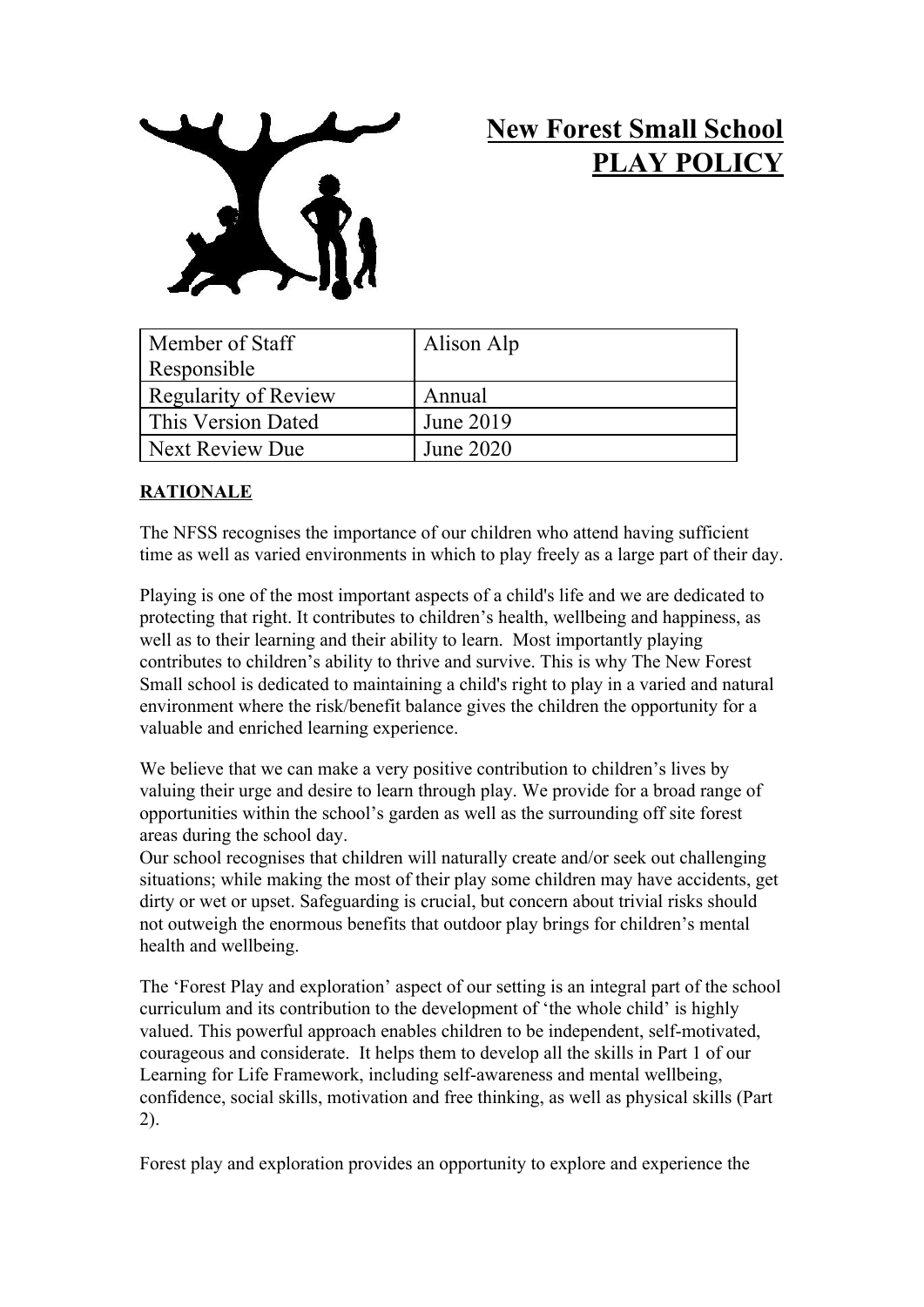natural world through practical activities and free play. Our NFSS children go out in all weathers, except in extreme circumstances, such as gales and lightning, to explore and learn from nature, the seasons, environmental changes and simply being outdoors. Our time in the forest as well as our garden spaces makes use of natural resources to stimulate creative thinking and develop problem solving skills.

Environmental Considerations are of high priority to us and environmental awareness is at the heart of our ethos. Wherever possible, environmentally friendly products and recycled materials should be used when appropriate.

Good practice is modelled by adults at all time, showing children that the world in which we live should be cared for. Involving children in site checks, off site litter picking, play equipment/garden design and maintenance as well playing environmental games will help support this sense of ownership, care and personal/group safety throughout the school.

#### Safeguarding Children During Play

We as a school ensure that we do our very best to avoid children coming to any physical or emotional harm by carefully managing the play opportunities that we provide.

As a body of staff we believe that an adult's attitude towards, and understanding of, children's play behaviour will have a significant effect on the quality of the play opportunities offered within the school. The New Forest Small school will therefore seek out training opportunities and support research among its staff so that they are confident to facilitate children's freely chosen, self-directed play as well as ensuring a high ratio of first aid training amongst the staff.

A specific off site first aid/emergency kit is taken each session. Included in our 'safety backpack' is a comprehensive range of items for ensuring the safety/welfare of the group as well as the contact details for each child who is taking part in the session. Emergency procedures are in place and are practiced regularly.

#### (See Procedures)

We strive to support pupils in developing responsibility for themselves and others. This encourages early risk management strategies that ensure that pupils start to

consider the impact of their actions on themselves and on others.

Everyone involved in outdoor activities should familiarise themselves with relevant policies, including health and safety, risk assessment of sites and activities and adhere to the guidance contained in them. We regard safety and good practice as extremely important and it is the responsibility of individual staff and volunteers to ensure general safety during working.

Our Forest School sessions are either within our onsite garden area or in the New Forest National park within a specified distance and area surrounding the school.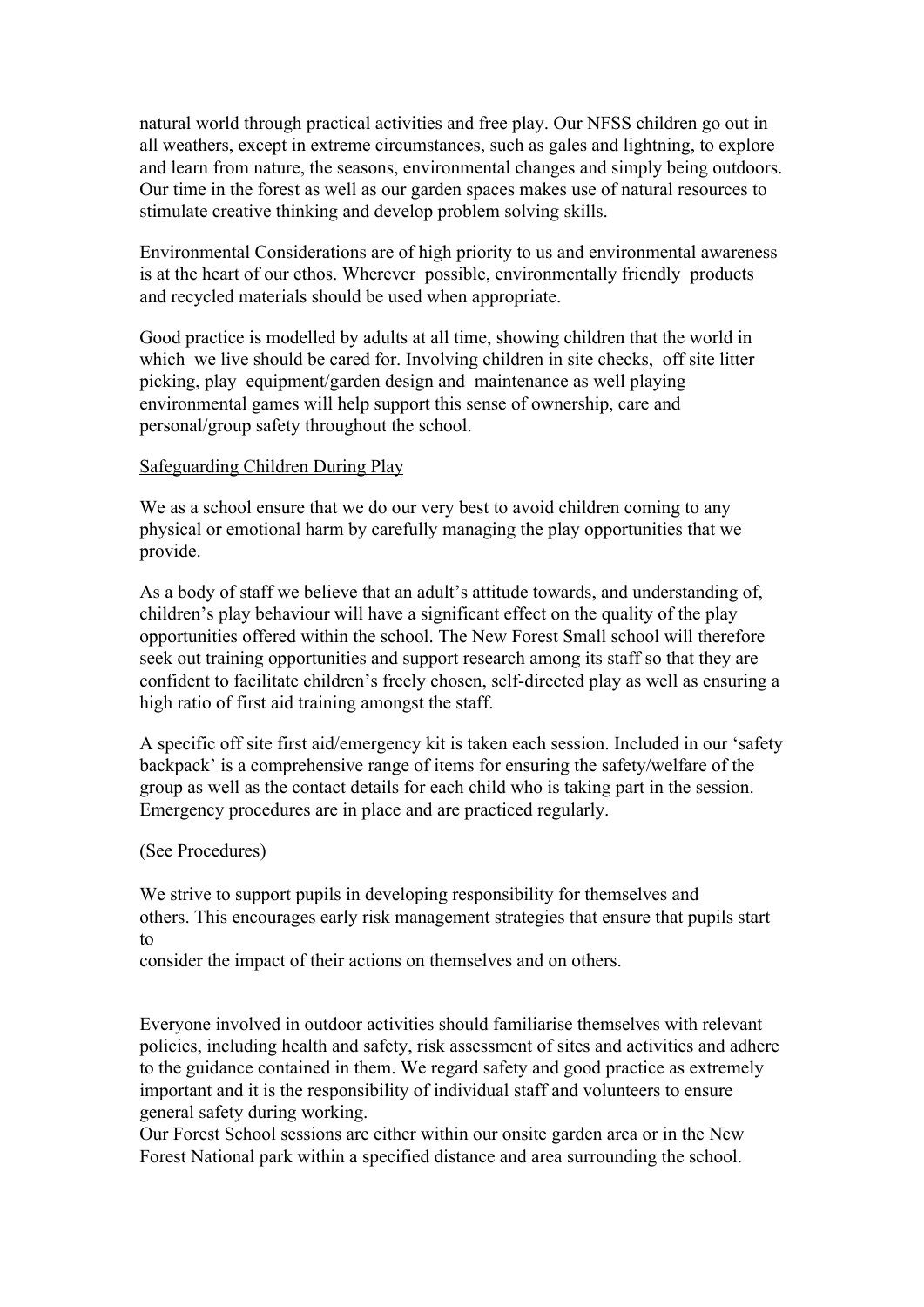The staff to child ratio is subject to NFSS discretion, as well as being based on age/ability of children to include a qualified First Aid trained lead member of staff. All sessions and activities will adhere to the recommendations in the NFSS risk assessments. Lead members of staff involved with on site/off site activities must plan their activities with the consideration of all individual's needs and behaviours in mind.

## **LEGAL CONTEXT**

The NFSS take full responsibility to ensure safety procedures are followed during school time in accordance with the Health and Safety Policy and Safeguarding Policy.

If things go wrong?

Key message: 'Accidents and mistakes happen during play – but fear of litigation and prosecution has been blown out of proportion.'

The NFSs deal with risk responsibly, sensibly and proportionately. In practice, serious accidents of any kind are very unlikely. On the rare occasions when things go wrong, we as a school will respond to the incident properly and conduct a balanced, transparent review.

While maintaining compliance with health and safety law and safeguarding children's welfare is of paramount importance, this does not mean that we will eliminate even the most trivial of risks. We will ensure that sensible and proportionate steps are taken and that all decisions taken in relation to outdoor play are discussed with the staff and recorded in writing.

## **PRINCIPLES**

The NFSS strives to provide an enriched and inspiring outdoor environment for our children within the school, as well as during off site activities. All equipment within the school grounds has been created or provided mindfully to allow the students an independent and creative outlet for investigation and learning.

The resources and equipment provided are built/resourced/selected within our guidelines for health and safety, whilst at the same time balancing the crucial need for risk/reward within children's play.

#### **PROCEDURES**

All equipment is continually assessed by staff. Children are also encouraged to report any possible risks as part of their self awareness/regulation skills.

All safety/maintenance issues are reported using the correct H&S form. The member of staff responsible for outdoor maintenance/provision (Maggie Smith) is alerted to any issue immediately. Equipment which may require lengthy maintenance will become 'off limits' to all students until the problem is rectified.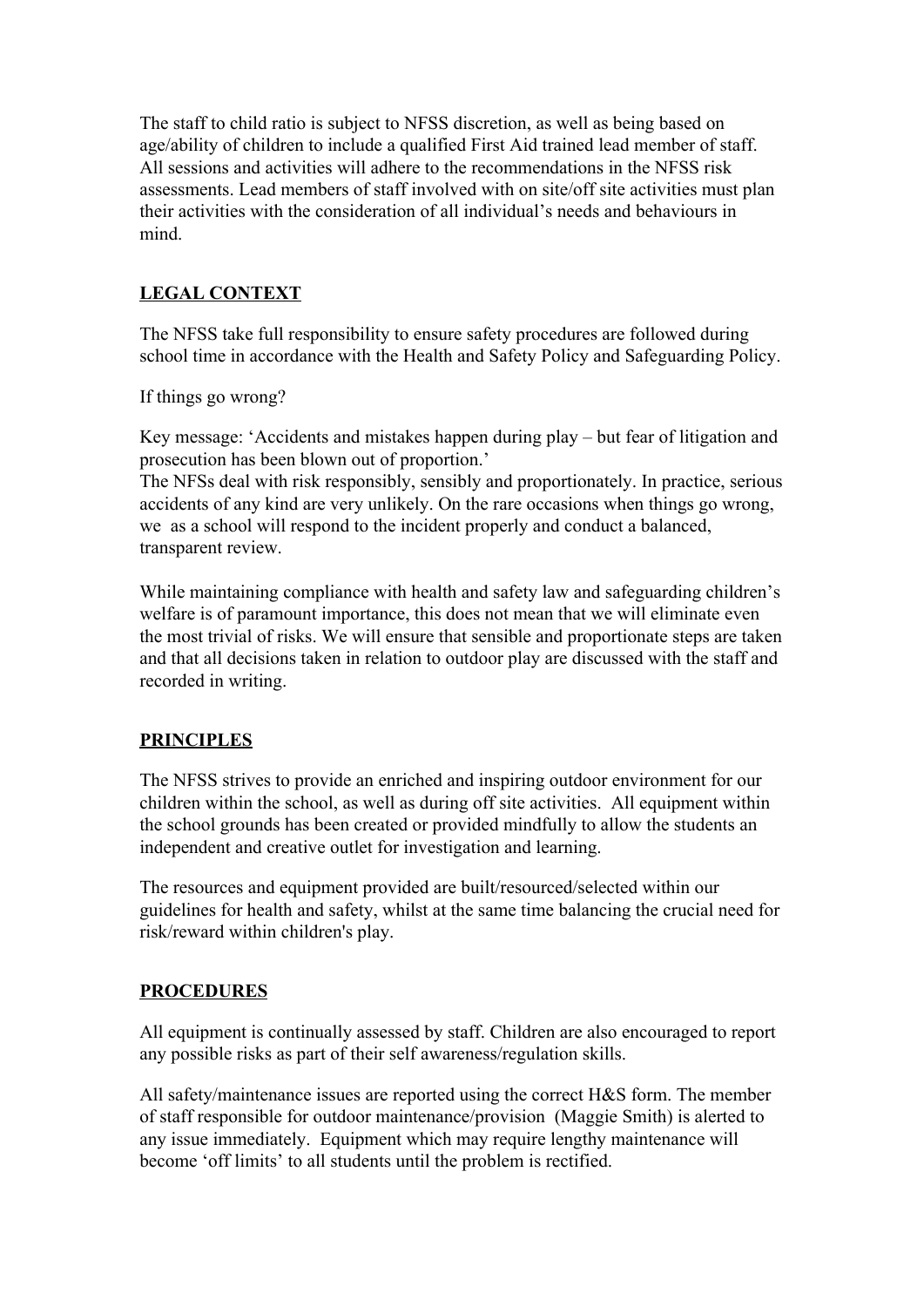#### *Break times/outdoor playtime:*

Secondary: All secondary pupils must sign out at the back door when going off site for Break/Play times.

Lower Secondary: are required to remain at a distance whereby they can see the school garden and duty staff at all times.

Upper/Year 11: are authorised to walk a 'self regulated' short distance from the school as long as they can still see the school garden/staff member.

Upper/Lower/Middle Primary: Are to be signed in/out by a lead member of staff at the forest gate. Head counts are required as well as constant supervision. All Primary children are required to play within 'normal boundaries' unless specified otherwise. Kindergarten: To remain with boundaries set by marker cones at all times - unless specified otherwise by the lead member of staff.

(See forest play/break/lunchtime risk assessment)

A semi circular area of the forest - set from the corners of the school boundary ( forest gate side ) is included as 'on site' for kindergarten/lower primary break/play or primary PE times.

This does not require the sign in/out sheet.

FIRE ALARM: Should the alarm sound whilst in the forest ( near the school ) all children will be called to the gate and signed/counted back on to school grounds.

Children in the garden when the alarm sounds will be called to the designated fire assembly point.

All children will be checked off on the attendance registers.

Staff numbers to include a qualified First Aid trained lead member of staff. All sessions and activities will adhere to the recommendations in the NFSS risk assessments. Lead members of staff involved with on site/off site activities must plan their activities with the consideration of all individual's needs and behaviours in mind.

Trees and outdoor areas whilst off site are checked and assessed on a 'rolling basis' by the lead member of staff. Climbing tree suitability and height allowed for climbing, will depend on age/stage/ability of children participating. Whenever required all children must be able to climb up/down of structures/trees unaided. No child will be encouraged to climb beyond their own ability.

Water play/exploration under close supervision. Children are encouraged to check for depth - if you cannot see the bottom, you don't go in.

New Forest wildlife/livestock and dogs are to be observed but not approached. Under circumstances where fast moving livestock may occur, the lead member of staff will blow the whistle twice which signifies the children to hide behind a tree/obstacle for cover.

The NFSS promotes respect of all living beings. We work with the children, to negotiate our unique forest environment with care and understanding for all its inhabitants. We are mindful to follow and maintain the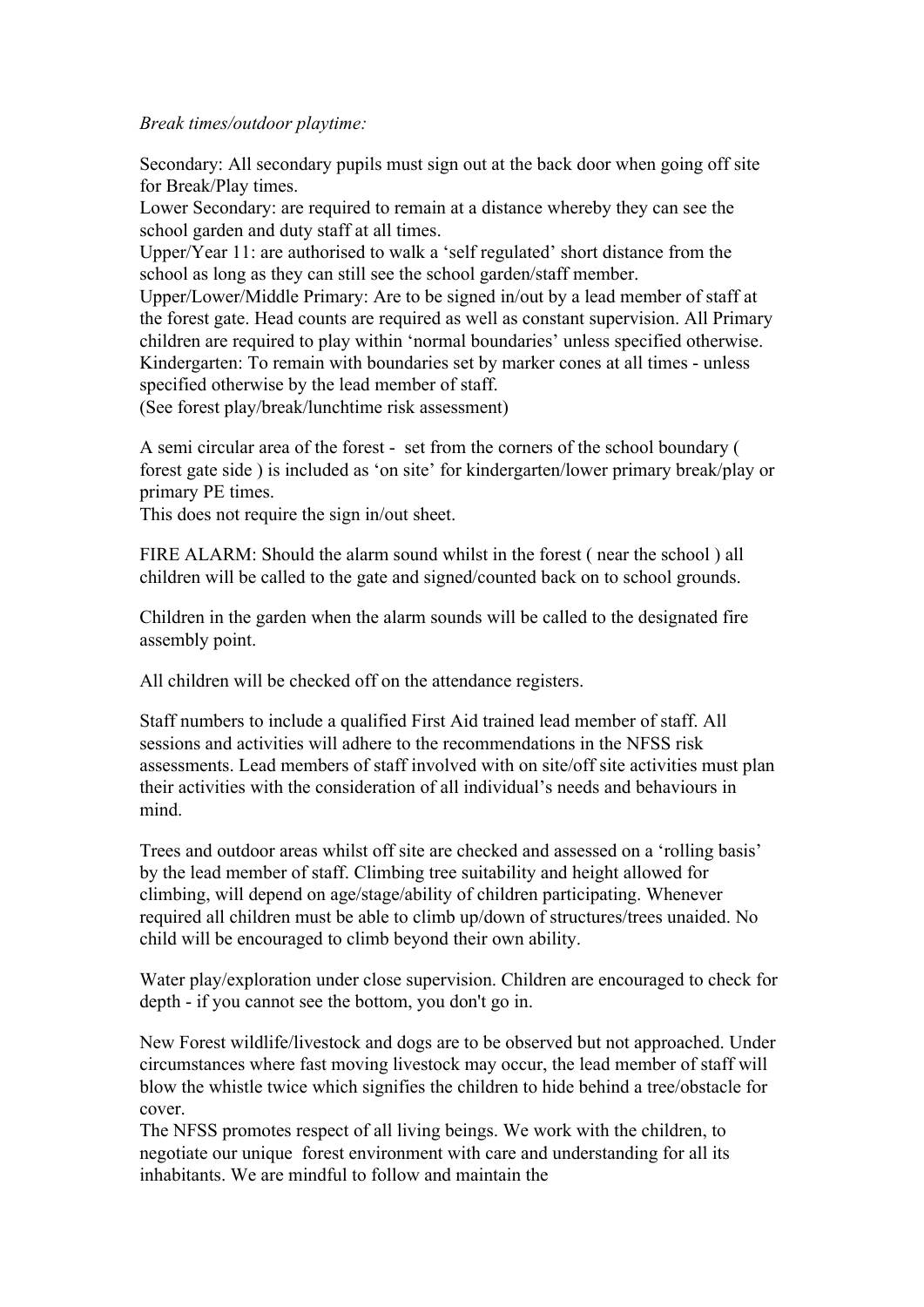conservation/preservation/standards of conduct of the Forestry Commission/New Forest District Council/Lyndhurst County Council.

Crossing of roads must be carried out as a whole group, with several members of supporting staff in the case of Primary children.

No member of staff should halt the flow of traffic - The road should be clear on crossing and carried out as a whole group only.

Fire: fires are lit on site during observation festivals/celebrations.

( See Risk assessment )

Off site equipment:

Carried by Lead member of staff:

First Aid kit/Grab Rope/Mobile Phone/water/eye wash/anti-bac wipes/student contact details/class register ( on phone )/Personalised student medication ( eg auto injector ) if required/OS Map/Map with grid reference ( duplicated copy in office for emergency reference )/whistle.

Map: This shows the area/distance in which the school may cover during local outings/walks. These outings do not include vehicle transport.

The grid reference and duplicate maps, allow staff at school/off site to identify an area in which the walking group might be in should an accident/emergency occur.

The designated walking boundary from the school is a 1 mile radius.

This is clearly marked on the OS map included in our off site equipment, as well as on our corresponding emergency/accident grid reference maps.

Striking the right balance DOES mean:

- Weighing up risks and benefits when designing and providing play opportunities and activities
- Focussing on and controlling the most serious risks, and those that are not beneficial to the play activity or foreseeable by the user
- Recognising that the introduction of risk might form part of play opportunities and activity
- Understanding that the purpose of risk control is not the elimination of all risk, and so accepting that the possibility of even serious or life-threatening injuries cannot be eliminated, though it should be managed
- Ensuring that the benefits of play are experienced to the full